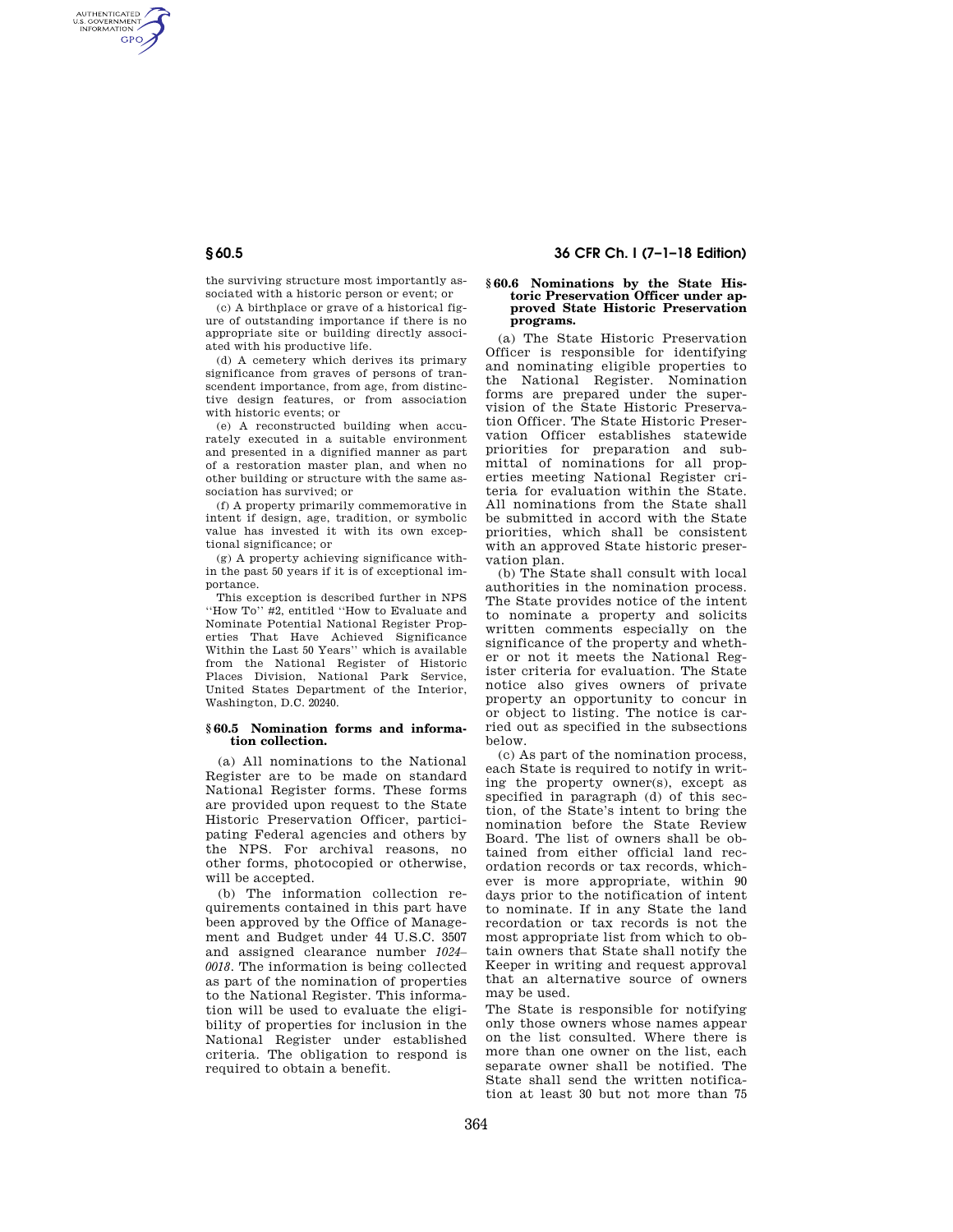# **National Park Service, Interior § 60.6**

days before the State Review Board meeting. Required notices may vary in some details of wording as the States prefer, but the content of notices must be approved by the National Register. The notice shall give the owner(s) at least 30 but not more than 75 days to submit written comments and concur in or object in writing to the nomination of such property. At least 30 but not more than 75 days before the State Review Board meeting, the States are also required to notify by the above mentioned National Register approved notice the applicable chief elected official of the county (or equivalent governmental unit) and municipal political jurisdiction in which the property is located. The National Register nomination shall be on file with the State Historic Preservation Program during the comment period and a copy made available by mail when requested by the public, or made available at a location of reasonable access to all affected property owners, such as a local library courthouse, or other public place, prior to the State Review Board meeting so that written comments regarding the nomination can be prepared.

(d) For a nomination with more than 50 property owners, each State is required to notify in writing at least 30 but not more than 75 days in advance of the State Review Board meeting the chief elected local officials of the county (or equivalent governmental unit) and municipal political jurisdiction in which the property or district is located. The State shall provide general notice to property owners concerning the State's intent to nominate. The general notice shall be published at least 30 days but not more than 75 days before the State Review Board meeting and provide an opportunity for the submission of written comments and provide the owners of private property or a majority of such owners for districts an opportunity to concur in or object in writing to the nomination. Such general notice must be published in one or more local newspapers of general circulation in the area of the nomination. The content of the notices shall be approved by the National Register. If such general notice is used to notify the property owners for a nomination containing more than 50 owners, it is

suggested that a public information meeting be held in the immediate area prior to the State Review Board meeting. If the State wishes to individually notify all property owners, it may do so, pursuant to procedures specified in subsection 60.6(c), in which case, the State need not publish a general notice.

(e) For Multiple Resource and Thematic Group Format submission, each district, site, building, structure and object included in the submission is treated as a separate nomination for the purpose of notification and to provide owners of private property the opportunity to concur in or object in writing to the nomination in accord with this section.

(f) The commenting period following notifications can be waived only when all property owners and the chief elected local official have advised the State in writing that they agree to the waiver.

(g) Upon notification, any owner or owners of a private property who wish to object shall submit to the State Historic Preservation Officer a notarized statement certifying that the party is the sole or partial owner of the private property, as appropriate, and objects to the listing. In nominations with multiple ownership of a single private property or of districts, the property will not be listed if a majority of the owners object to listing. Upon receipt of notarized objections respecting a district or single private property with multiple owners, it is the responsibility of the State Historic Preservation Officer to ascertain whether a majority of owners of private property have objected. If an owner whose name did not appear on the list certifies in a written notarized statement that the party is the sole or partial owner of a nominated private property such owner shall be counted by the State Historic Preservation Officer in determining whether a majority of owners has objected. Each owner of private property in a district has one vote regardless of how many properties or what part of one property that party owns and regardless of whether the property contributes to the significance of the district.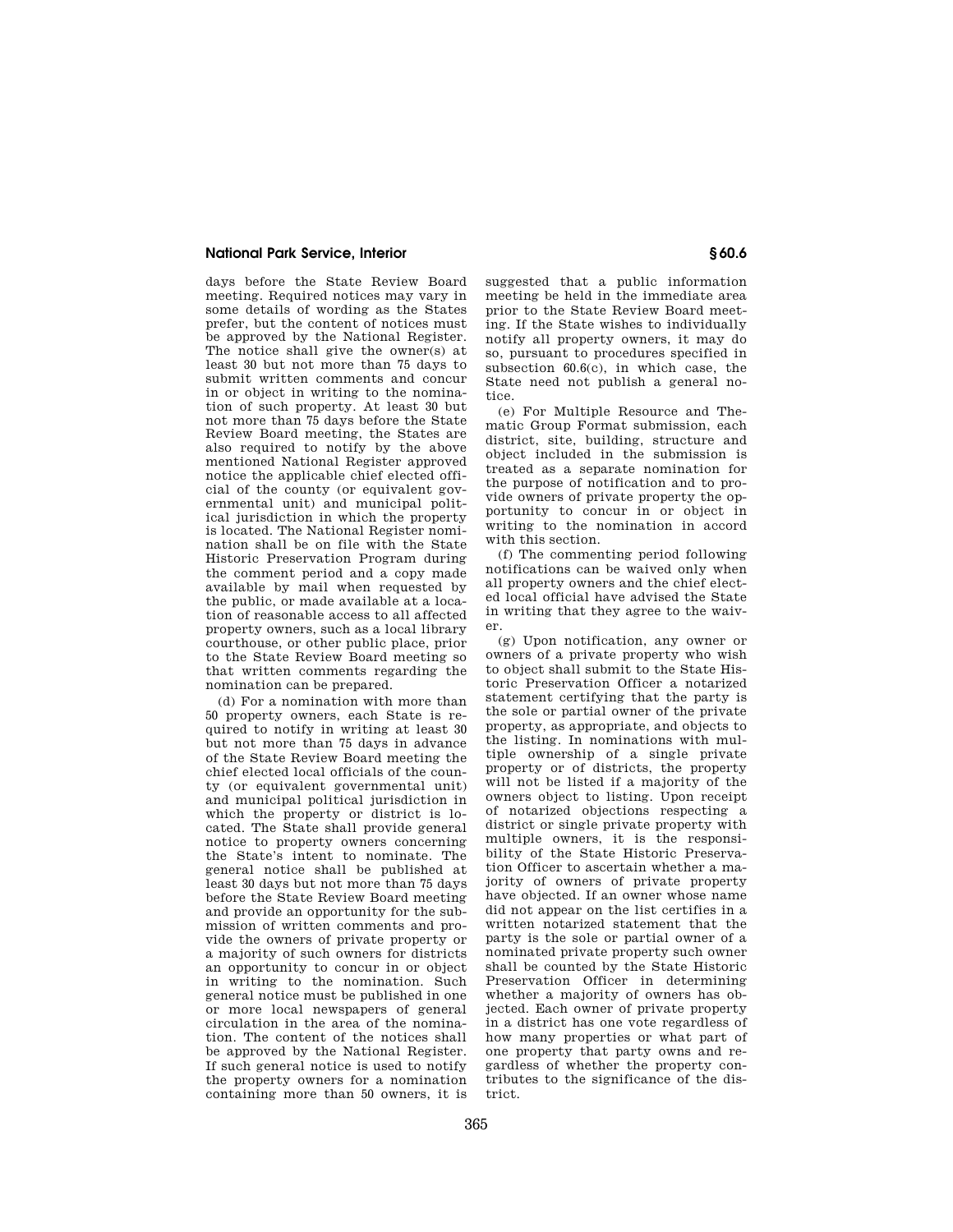(h) If a property has been submitted to and approved by the State Review Board for inclusion in the National Register prior to the effective date of this section, the State Historic Preservation Officer need not resubmit the property to the State Review Board; but before submitting the nomination to the NPS shall afford owners of private property the opportunity to concur in or object to the property's inclusion in the Register pursuant to applicable notification procedures described above.

(i) [Reserved]

(j) Completed nomination forms or the documentation proposed for submission on the nomination forms and comments concerning the significance of a property and its eligibility for the National Register are submitted to the State Review Board. The State Review Board shall review the nomination forms or documentation proposed for submission on the nomination forms and any comments concerning the property's significance and eligibility for the National Register. The State Review Board shall determine whether or not the property meets the National Register criteria for evaluation and make a recommendation to the State Historic Preservation Officer to approve or disapprove the nomination.

(k) Nominations approved by the State Review Board and comments received are then reviewed by the State Historic Preservation Officer and if he or she finds the nominations to be adequately documented and technically, professionally, and procedurally correct and sufficient and in conformance with National Register criteria for evaluation, the nominations are submitted to the Keeper of the National Register of Historic Places, National Park Service, United States Department of the Interior, Washington, D.C. 20240. All comments received by a State and notarized statements of objection to listing are submitted with a nomination.

(l) If the State Historic Preservation Officer and the State Review Board disagree on whether a property meets the National Register criteria for evaluation, the State Historic Preservation Officer, if he or she chooses, may submit the nomination with his or her

# **§ 60.6 36 CFR Ch. I (7–1–18 Edition)**

opinion concerning whether or not the property meets the criteria for evaluation and the opinion of the State Review Board to the Keeper of the National Register for a final decision on the listing of the property. The opinion of the State Review Board may be the minutes of the Review Board meeting. The State Historic Preservation Officer shall submit such disputed nominations if so requested within 45 days of the State Review Board meeting by the State Review Board or the chief elected local official of the local, county or municipal political subdivision in which the property is located but need not otherwise do so. Such nominations will be substantively reviewed by the Keeper.

(m) The State Historic Preservation Officer shall also submit to the Keeper nominations if so requested under the appeals process in §60.12.

(n) If the owner of a private property or the majority of such owners for a district or single property with multiple owners have objected to the nomination prior to the submittal of a nomination, the State Historic Preservation Officer shall submit the nomination to the Keeper only for a determination of eligibility pursuant to subsection (s) of this section.

(o) The State Historic Preservation Officer signs block 12 of the nomination form if in his or her opinion the property meets the National Register criteria for evaluation. The State Historic Preservation Officer's signature in block 12 certifies that:

(1) All procedural requirements have been met;

(2) The nomination form is adequately documented;

(3) The nomination form is technically and professionally correct and sufficient;

(4) In the opinion of the State Historic Preservation Officer, the property meets the National Register criteria for evaluation.

(p) When a State Historic Preservation Officer submits a nomination form for a property that he or she does not believe meets the National Register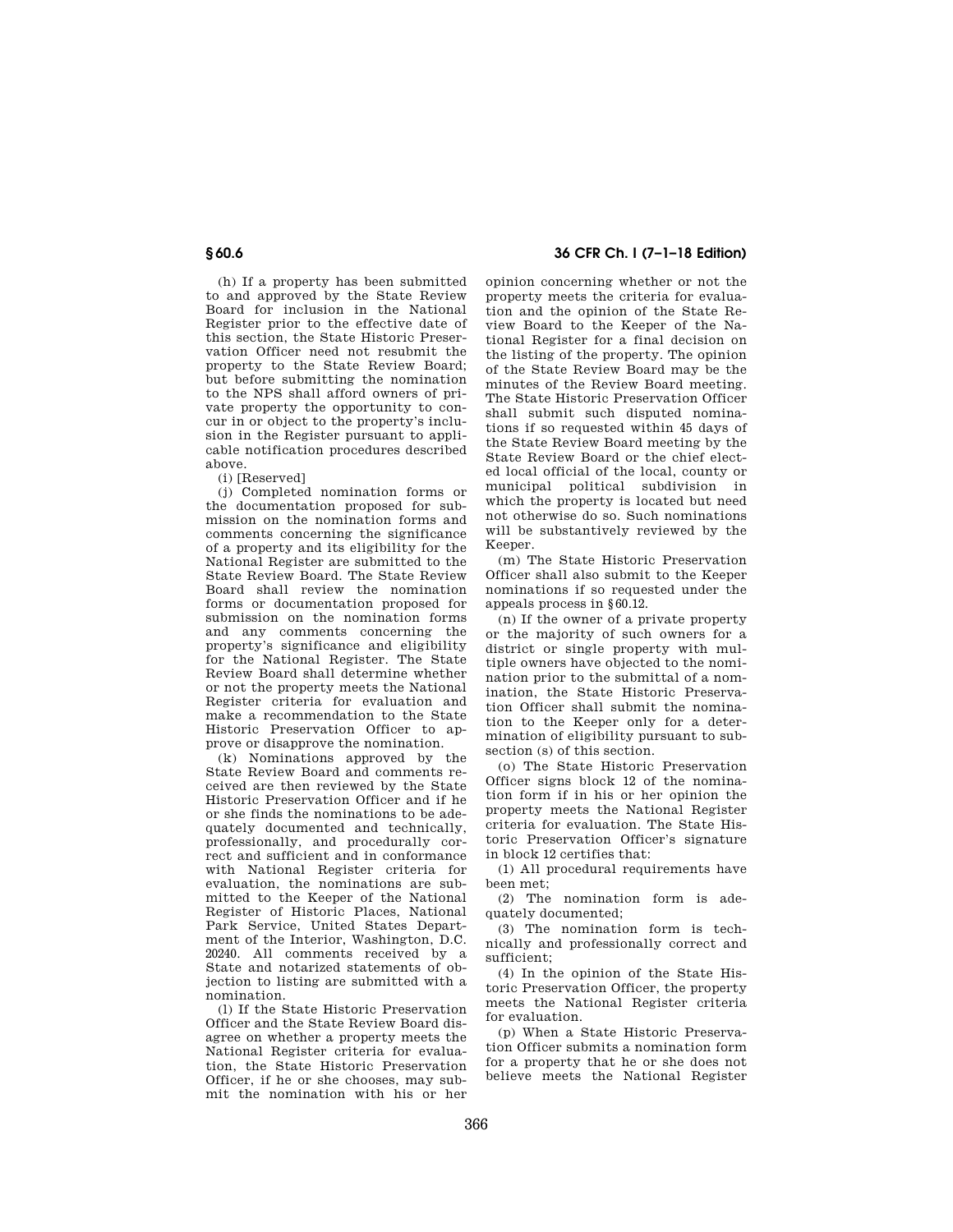### **National Park Service, Interior § 60.6**

criteria for evaluation, the State Historic Preservation Officer signs a continuation sheet Form NPS 10–900a explaining his/her opinions on the eligibility of the property and certifying that:

(1) All procedural requirements have been met;

(2) The nomination form is adequately documented;

(3) The nomination form is technically and professionally correct and sufficient.

(q) Notice will be provided in the FEDERAL REGISTER that the nominated property is being considered for listing in the National Register of Historic Places as specified in §60.13.

(r) Nominations will be included in the National Register within 45 days of receipt by the Keeper or designee unless the Keeper disapproves a nomination, an appeal is filed, or the owner of private property (or the majority of such owners for a district or single property with multiple owners) objects by notarized statements received by the Keeper prior to listing. Nominations which are technically or professionally inadequate will be returned for correction and resubmission. When a property does not appear to meet the National Register criteria for evaluation, the nomination will be returned with an explanation as to why the property does not meet the National Register criteria for evaluation.

(s) If the owner of private property (or the majority of such owners for a district or single property with multiple owners) has objected to the nomination by notarized statement prior to listing, the Keeper shall review the nomination and make a determination of eligibility within 45 days of receipt, unless an appeal is filed. The Keeper shall list such properties determined eligible in the National Register upon receipt of notarized statements from the owner(s) of private property that the owner(s) no longer object to listing.

(t) Any person or organization which supports or opposes the nomination of a property by a State Historic Preservation Officer may petition the Keeper during the nomination process either to accept or reject a nomination. The petitioner must state the grounds of the petition and request in writing

that the Keeper substantively review the nomination. Such petitions received by the Keeper prior to the listing of a property in the National Register or a determination of its eligibility where the private owners object to listing will be considered by the Keeper and the nomination will be substantively reviewed.

(u) State Historic Preservation Officers are required to inform the property owners and the chief elected local official when properties are listed in the National Register. In the case of a nomination where there are more than 50 property owners, they may be notified of the entry in the National Register by the same general notice stated in §60.6(d). States which notify all property owners individually of entries in the National Register need not publish a general notice.

(v) In the case of nominations where the owner of private property (or the majority of such owners for a district or single property with multiple owners) has objected and the Keeper has determined the nomination eligible for the National Register, the State Historic Preservation Officer shall notify the appropriate chief elected local official and the owner(s) of such property of this determination. The general notice may be used for properties with more than 50 owners as described in §60.6(d) or the State Historic Preservation Officer may notify the owners individually.

(w) If subsequent to nomination a State makes major revisions to a nomination or renominates a property rejected by the Keeper, the State Historic Preservation Officer shall notify the affected property owner(s) and the chief elected local official of the revisions or renomination in the same manner as the original notification for the nomination, but need not resubmit the nomination to the State Review Board. Comments received and notarized statements of objection must be forwarded to the Keeper along with the revisions or renomination. The State Historic Preservation Officer also certifies by the resubmittal that the affected property owner(s) and the chief elected local official have been renotified. ''Major revisions'' as used herein